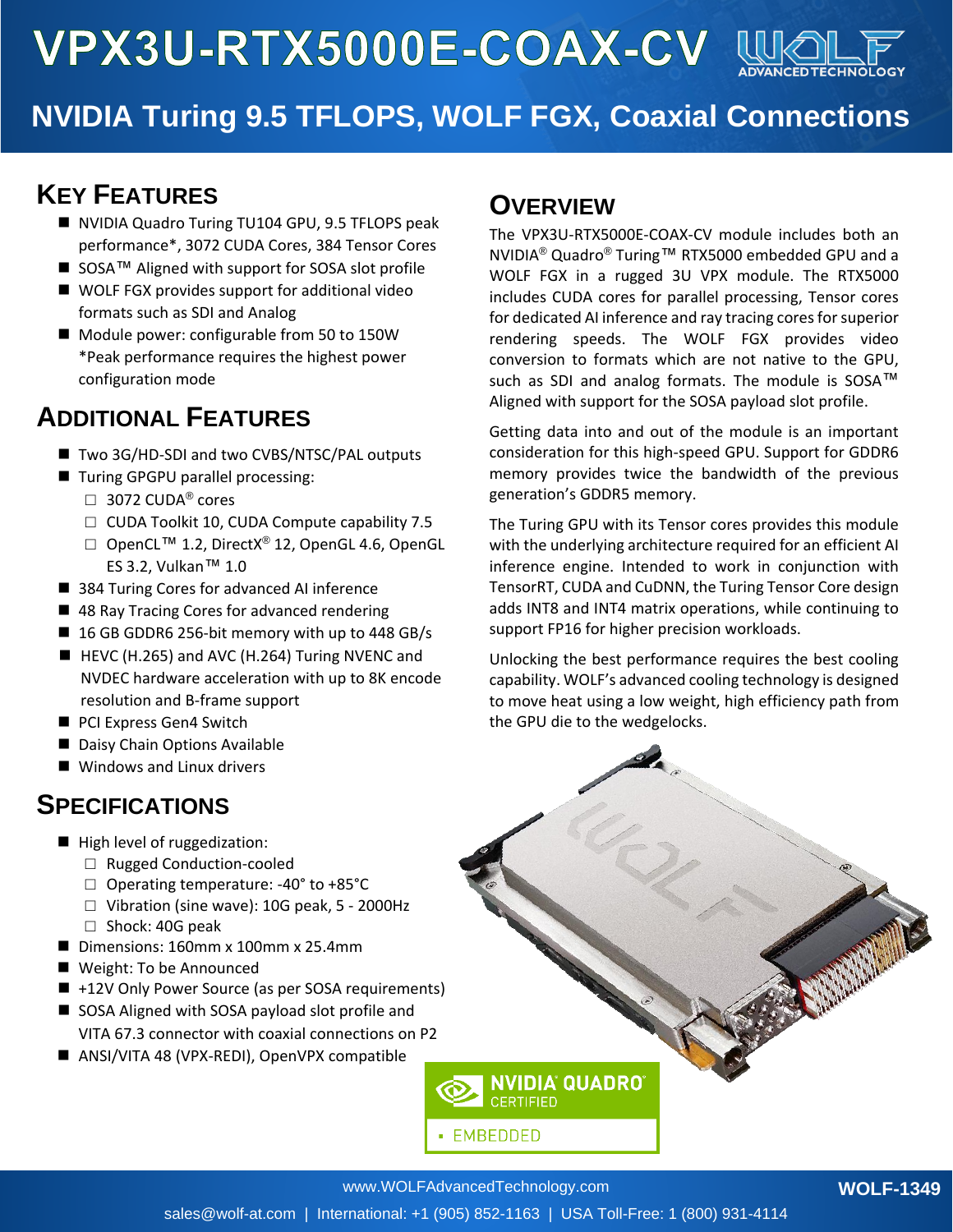

## **NVIDIA TURING STREAMING MULTIPROCESSOR (SM)**

The NVIDIA Turing architecture provides a 50% improvement in delivered performance per CUDA core compared to the Pascal generation. This is due to the new Turing Streaming Multiprocessor's independent integer datapath, allowing execution of concurrent integer and floating-point instructions, and the redesigned memory path which provides two times the bandwidth and more than two times the capacity for common workloads.

## **FAST GDDR6 MEMORY**

Getting data into and out of a high performance GPU requires fast graphics memory to ensure that the memory does not become a system bottleneck. In moving from GDDR5 to GDDR6 the number of data transfers per clock cycle doubled from two to four, and memory chips can be read in dual-channel modes rather than just single channel modes. The newer GDDR6 memory does all of this while also slightly reducing the memory's average power consumption compared to using GDDR5 memory.

NVIDIA also uses memory compression technology, especially data color compression for reducing the amount of graphical information that needs to be transmitted. With Turing and the GDDR6 memory the latest generation compression technology provides a 20 to 30% memory compression efficiency increase.

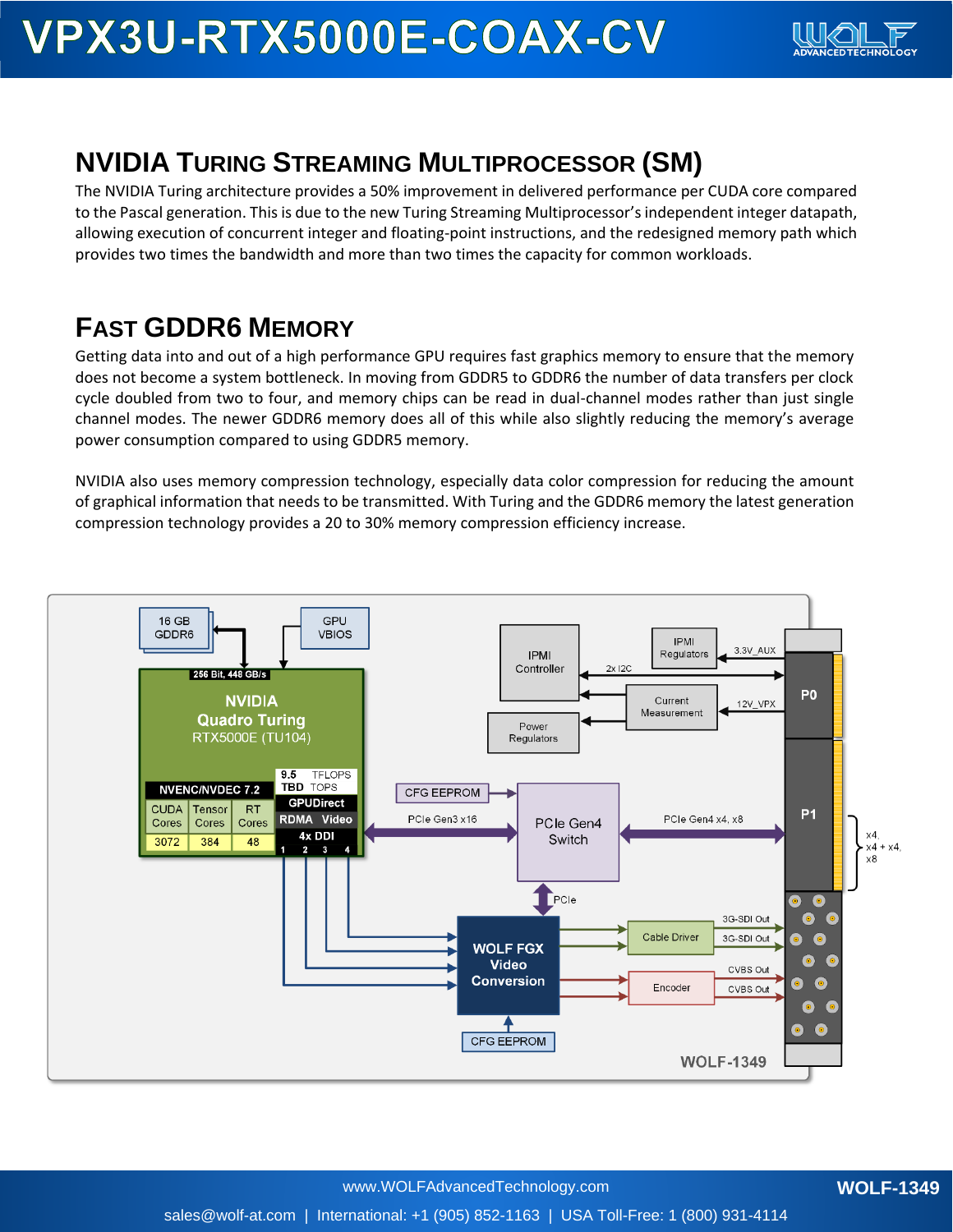

#### **NVIDIA TENSOR CORES FOR ARTIFICIAL INTELLIGENCE AND HPC**

Tensor Cores are designed to speed up the tensor / matrix computations used for deep learning neural network training and inferencing operations. Turing GPUs include a new version of the Tensor Core design that has been enhanced for inferencing. Turing Tensor Cores add new INT8 and INT4 precision modes for inferencing workloads that can tolerate quantization and don't require FP16 precision.

NVIDIA provides CUDA-X AI and CUDA-X HPC libraires which are specialized libraires built on top of CUDA. They have been designed to work with NVIDIA Tensor Core GPUs to provide the tools needed to accelerate development of applications for AI and HPC.

### **HARDWARE ACCELERATED VIDEO ENCODE / DECODE**

The RTX5000E chip includes the latest generation video encode/decode hardware acceleration engine (version 7.2). This adds support for HEVC (H.265) 8K encoding at 30 fps and B-Frame support. It also provides up to 25% bitrate savings for HEVC and up to 15% bitrate savings for AVC (H.264). Using the Turing encoding engine for video encoding provides an efficient, high quality method to achieve real time 8K and 4K encoding without burdening the system CPU.

As with previous versions of the encoding engine, NVENC supports CBR and VBR rate control, programmable intra-refresh for error resiliency, and a motion estimation (ME) only mode. The NVIDIA Video Codec SDK provides a complete set of APIs, samples and documentation for hardware accelerated video encode and decode on Windows and Linux.

### **DESIGNED FOR SYSTEM INTEGRATION**

The VPX architecture is diverse, spanning custom backplanes, an ambiguous system specification and differing input and output methodologies. That is why WOLF modules come with factory configuration options to solve virtually all system integration challenges.

This WOLF module has been designed to include a WOLF FGX to support additional video output protocols that are not native to the Turing GPU. Through MCOTS services, the number of outputs and the protocols used can be changed to meet the requirements of many different system architectures.

This 3U VPX module includes a new Interface Control Document (ICD) that includes factory configurable options which can be used to maintain compliance with many Open COTS initiatives. By default the module has been designed to support SOSA Payload slot profile SLT3-PAY-1F1U1S1S1U1U2F1H-14.6.11-n.

This module or others from the same family can also be modified to support OpenVPX profiles. Please contact WOLF to discuss your system level requirements.